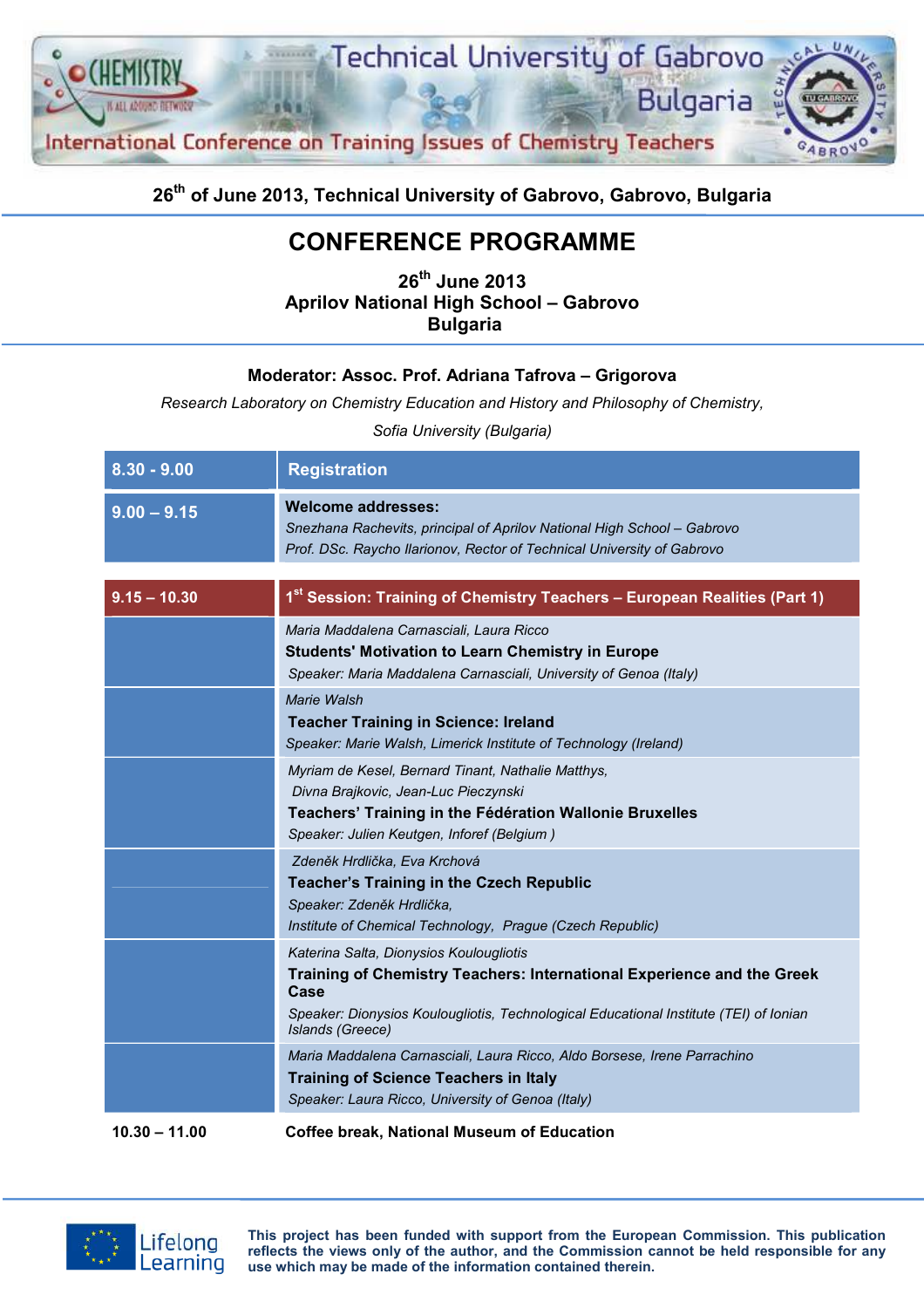

# 26<sup>th</sup> of June 2013, Technical University of Gabrovo, Gabrovo, Bulgaria

| $11.00 - 12.30$ | 2 <sup>nd</sup> Session: Training of Chemistry Teachers - European Realities (Part2)                                                                                                                |
|-----------------|-----------------------------------------------------------------------------------------------------------------------------------------------------------------------------------------------------|
|                 | Aleksandra Smejda-Krzewicka<br><b>Chemistry Education in Polish Schools</b><br>Speaker: Monika Smaga, University of Computer Sciences and Skills, Lodz (Poland)                                     |
|                 | Olga Ferreira, A. Silva, M.Filomena Barreiro<br>An overview of teacher training in Portugal<br>Speaker: Filomena Barreiro, Polytechnic Institute of Bragança (Portugal)                             |
|                 | Katarína Javorová, Beáta Brestenská, Milica Križanová<br><b>Chemistry Teacher Training In Slovakia</b><br>Speaker: Juraj Dúbrava, TRANSFER Slovensko, s.r.o. (Slovakia)                             |
|                 | Antonio Jesús Torres Gil<br>Science Secondary Teachers' Training Perspectives in Spain<br>Speaker: Cristina Gaitan, Spanish Confederation of Education Centres (Spain)                              |
|                 | Murat Demirbaş, Mustafa Bayrakci, Mehmet Polat Kalak<br><b>Chemistry Teacher's in-Service Training Needs in Turkey</b><br>Speaker: Mustafa Bayrakci, Kırıkkale University (Turkey)                  |
|                 | Milena Koleva, Adriana Tafrova Grigorova, Milena Klrova<br><b>Innovative Teaching for Creative Learning: Teacher Training</b><br>Speaker: Milena Koleva, Technical University of Gabrovo (Bulgaria) |
| $12.30 - 13.30$ | Lunch break                                                                                                                                                                                         |
|                 | $3^{\text{th}}$ Session: Teachers competences: modern student oriented pedagogical                                                                                                                  |

| 3 <sup>th</sup> Session: Teachers competences: modern student oriented pedagogical<br>approaches                                                 |
|--------------------------------------------------------------------------------------------------------------------------------------------------|
| Milena Kirova                                                                                                                                    |
| Pre-service Chemistry Teachers' Training at Sofia University in the Frame of<br><b>Technological Pedagogical Content Knowledge</b>               |
| Speaker: Milena Kirova, Sofia University (Bulgaria)                                                                                              |
| Iliya Emilov, Adriana Tafrova-Grigorova                                                                                                          |
| <b>Student Perceptions of Science Classroom Learning Environment in some</b><br><b>Balkan Countries</b>                                          |
| Speaker: Iliya Emilov, Sofia University, Faculty of Chemistry and Pharmacy (Bulgaria)                                                            |
| Violeta Konstantinova                                                                                                                            |
| <b>Formation and Development of Positive Students' Motivation Toward</b><br><b>Natural Sciences</b>                                              |
| Speaker: Violeta Konstantinova, Secondary School of Mathematics and Natural Sciences,<br>VelikoTarnovo (Bulgaria)                                |
| Galia Shumanova, Lilia Ovcharova - Kirilova                                                                                                      |
| Pedagogical Experience in Making Criteria for internal Assessment in<br>Accordance with the Curriculum of Chemistry and Environmental Protection |
| Speaker: Galina Shumanova, Center for Control and Assessment of School Education<br>Quality, Sofia (Bulgaria)                                    |
|                                                                                                                                                  |



This project has been funded with support from the European Commission. This publication reflects the views only of the author, and the Commission cannot be held responsible for any use which may be made of the information contained therein.